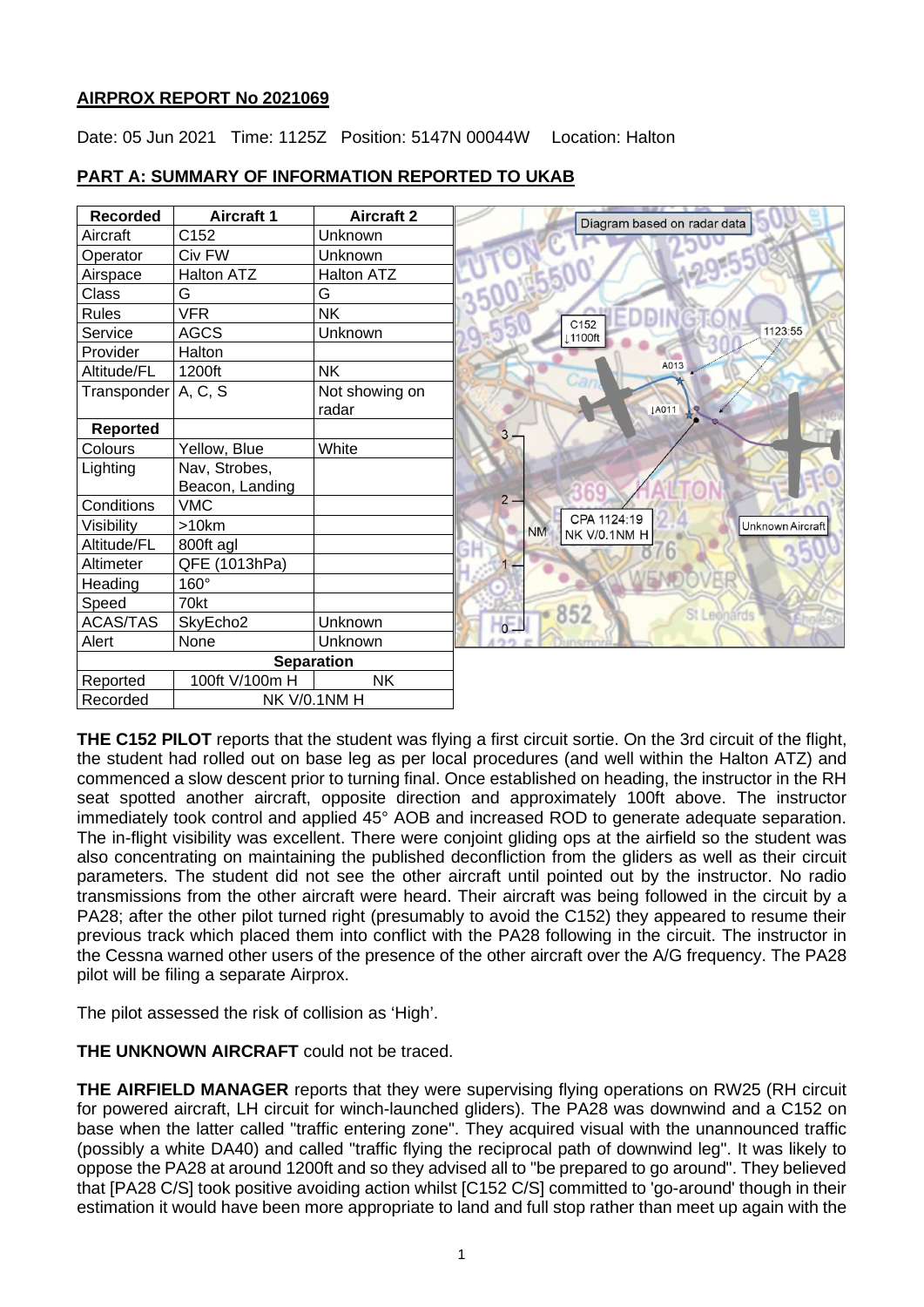errant traffic which had not yet left the zone. The unannounced traffic was not showing on FLARM and they were unable to refer to FlightRadar24 in time to locate the aircraft. They telephoned Luton ATC who in turn provided a number for NATS Swanwick, who advised that the unannounced traffic was probably VFR and not talking to Luton and at this time they could not help any further.

## **Factual Background**

The weather at Luton was recorded as follows:

METAR EGGW 051120Z AUTO 28005KT 240V340 9999 SCT038 19/10 Q1024=

#### **Analysis and Investigation**

#### **UKAB Secretariat**

The unknown aircraft could not be traced, throughout it was visible on the NATS radars as a primary only track. It first appeared on radar at 1059z in the vicinity of Epping forest. After the Airprox it tracked WNW and disappeared from radar about 5min later. At 1123:51 (Figure 1), the unknown aircraft could be seen as a primary only contact, at 1.8NM from Halton and 1.1NM from the C152 turning onto base. The aircraft continued to track towards the C152 (Figure 2) and by 1124:14 (Figure 3) the C152 was in the 12 o'clock of the unknown aircraft at 0.2NM. At CPA (Figure 4) the unknown aircraft appeared to have turned right and passed 0.1NM behind the C152.



Figure 1: 1123:51 - 1.8NM from Halton Figure 2: 1124:06





Figure 3:1124:14 Figure 4: CPA1124:18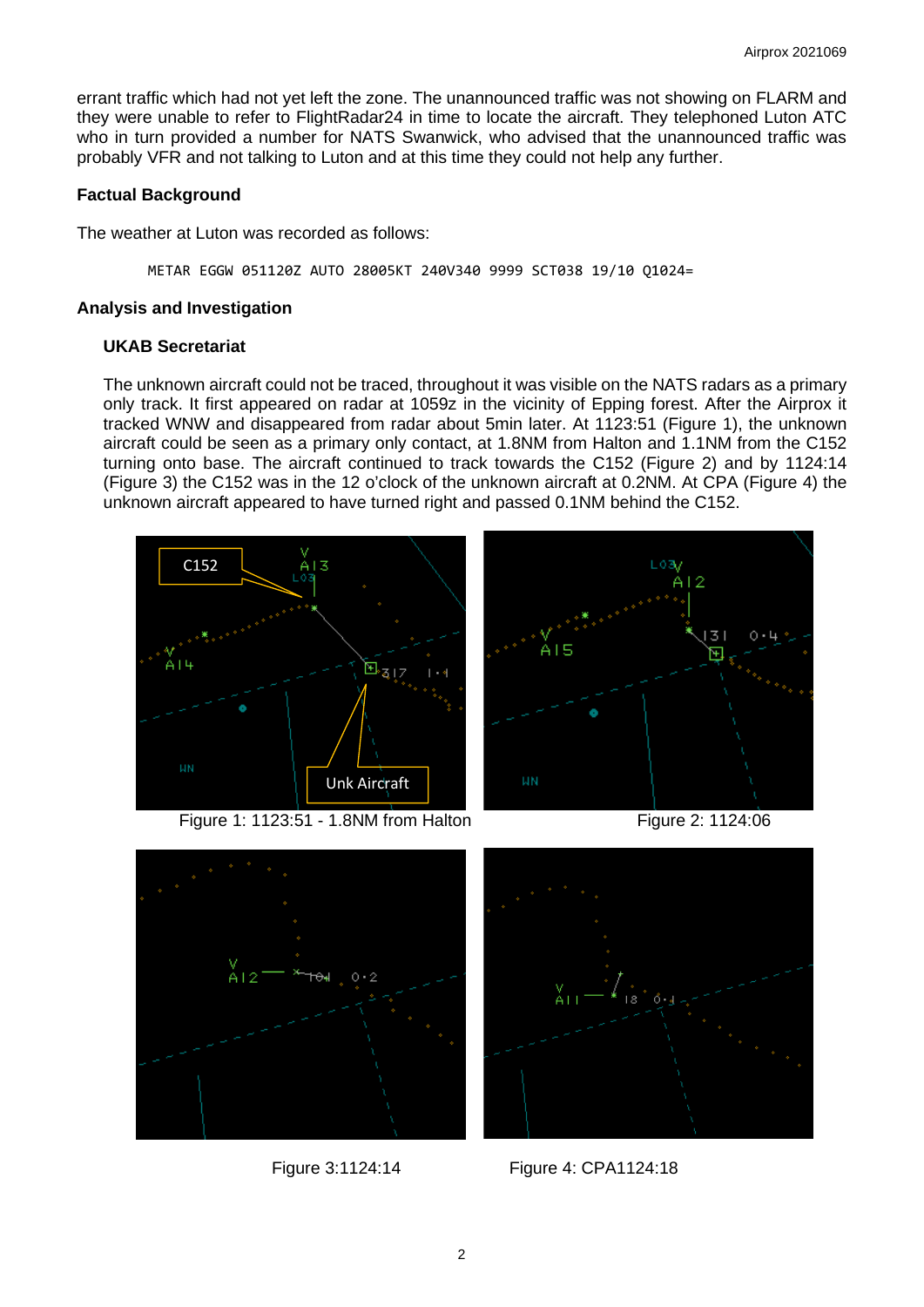The C152 and unknown aircraft pilots shared an equal responsibility for collision avoidance and not to operate in such proximity to other aircraft as to create a collision hazard. [1](#page-2-0) An aircraft operated on or in the vicinity of an aerodrome shall conform with or avoid the pattern of traffic formed by other aircraft in operation.<sup>[2](#page-2-1)</sup> Rules of the Air Regulations 2015 Article 11, Flights within aerodrome traffic zones, states:

An aircraft must not fly, take off or land within the aerodrome traffic zone of an aerodrome unless the commander of the aircraft has complied with paragraph ….. (5), as appropriate.

(5) If there is no flight information centre at the aerodrome the commander must obtain information from the air/ground communication service to enable the flight to be conducted safely within the aerodrome traffic zone.

(6) The commander of an aircraft flying within the aerodrome traffic zone of an aerodrome must—

(a) cause a continuous watch to be maintained on the appropriate radio frequency notified for communications at the aerodrome; or

(b If this is not possible, cause a watch to be kept for such instructions as may be issued by visual means; and

(c) if the aircraft is fitted with means of communication by radio with the ground, communicate the aircraft's position and height to the air traffic control unit, the flight information centre or the air/ground communications service unit at the aerodrome (as the case may be) on entering the aerodrome traffic zone and immediately prior to leaving it.

#### **Summary**

An Airprox was reported when a C152 and an unknown aircraft flew into proximity in the Halton ATZ at 1124Z on Saturday 5<sup>th</sup> June 2021. The C152 pilot was operating under VFR in VMC, and in receipt of a AGCS from Halton. The unknown aircraft could not be traced.

### **PART B: SUMMARY OF THE BOARD'S DISCUSSIONS**

Information available consisted of reports from both pilots, radar photographs/video recordings, reports from the air traffic controllers involved and reports from the appropriate operating authorities. Relevant contributory factors mentioned during the Board's discussions are highlighted within the text in bold, with the numbers referring to the Contributory Factors table displayed in Part C.

Due to the exceptional circumstances presented by the coronavirus pandemic, this incident was assessed as part of a 'virtual' UK Airprox Board meeting where members provided a combination of written contributions and dial-in/VTC comments.

The Board first looked at the actions of the C152 pilot. They were conducting an instructional sortie and as they were on base and about to turn final, it was at a busy point in the cockpit for the student and for the instructor monitoring. The other aircraft was not on the Halton frequency and, because it was not squawking, the SkyEcho2 in the C152 did not detect it either, therefore prior to seeing it, the C152 pilot had no knowledge that it was in the vicinity (**CF4**, **CF5**). Members therefore thought that, although a late sighting (**CF6**), the instructor had done well to see the unknown aircraft approaching. Once sighted the C152 instructor was able to take effective avoiding action and had the presence of mind to alert the PA28 pilot behind them.

When discussing the actions of the unknown aircraft pilot, members were at a loss to know what the pilot was doing in flying directly through the Halton ATZ and into conflict with traffic in the circuit (**CF1**, **CF2**). They could only assume that the pilot had not suitably planned or was lost, nevertheless it was incumbent on them to remain clear of the ATZ and in flying as they did, they did not avoid or conform with Halton's pattern of traffic (**CF3**). By not calling Halton or any of the other obvious ATC units close by, it was assumed that the pilot had no knowledge that the Halton circuit traffic was there (**CF4**). It was not known whether the aircraft was fitted with a transponder, whether it was broken, or turned off intentionally, although members speculated that the aircraft was identified as a DA40 type, which was usually well equipped and would almost certainly had had a transponder fitted. Whatever the reason, because the transponder was not switched on the SkyEcho2 in the C152 could not detect it and thus rendered the electronic conspicuity barrier ineffective (**CF5**). The C152 pilot reported that it appeared

<span id="page-2-0"></span><sup>1</sup> (UK) SERA.3205 Proximity.

<span id="page-2-1"></span><sup>2</sup> (UK) SERA.3225 Operation on and in the Vicinity of an Aerodrome.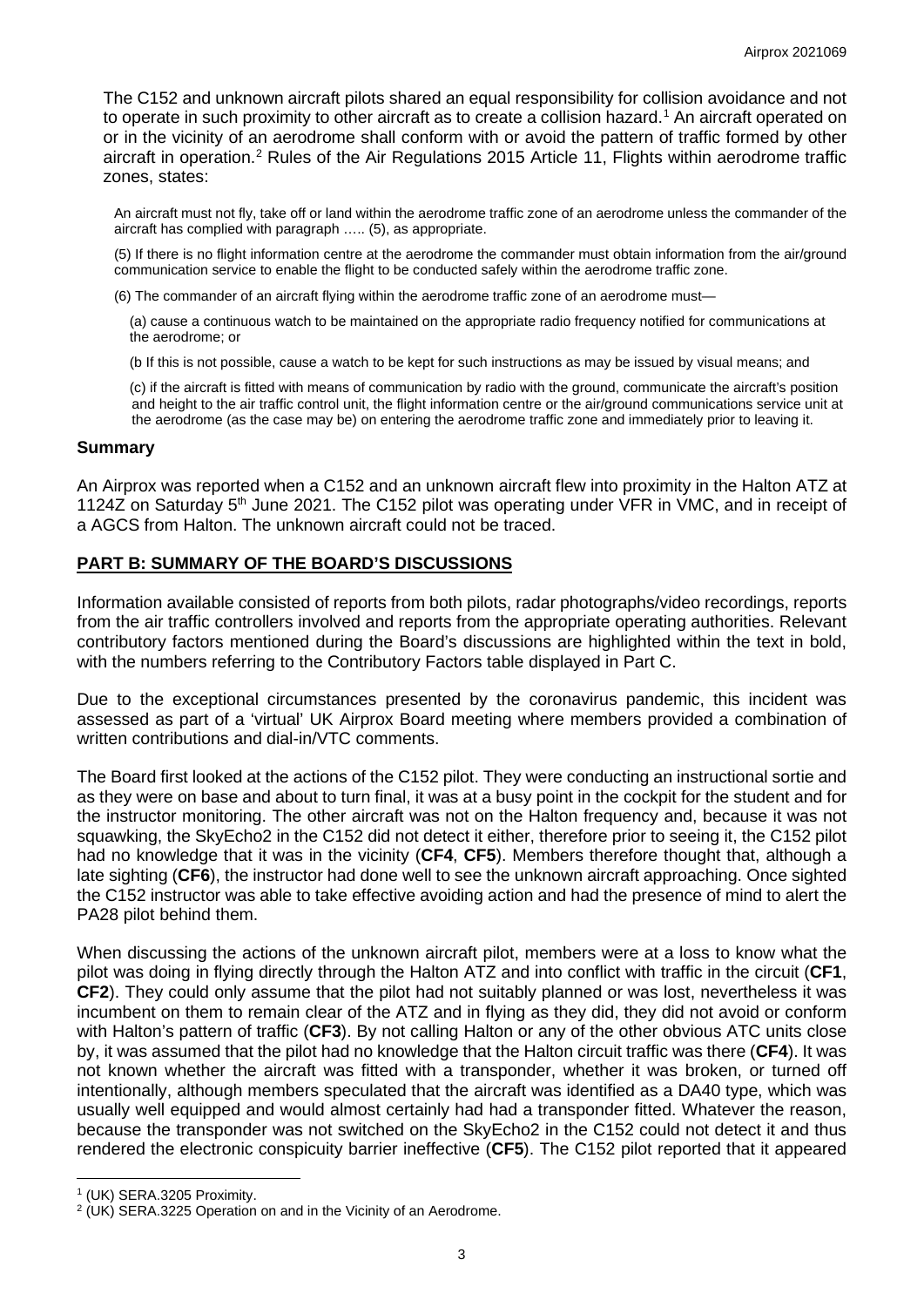that the pilot of the unknown aircraft had also taken avoiding action, and this was backed up by the radar replay, however, in flying so close to the C152 in the visual circuit, the Board thought that it was likely that it had been a late sighting (**CF6**).

When determining the risk, the Board took into consideration the description of the incident by the C152 pilot and the separation shown on the radar replay. They discussed that the C152 pilot would not have been expecting to see conflicting traffic at that point in the visual circuit, especially given that Halton was protected by an ATZ. However, the C152 pilot had seen the traffic in time to take avoiding action, albeit late, and according to the radar and the C152 pilot's report, it appeared that the other pilot had too. That said, the pilot of the unknown aircraft had not called on any Halton frequency, was not squawking and was not receiving an ATS so prior situational awareness was not available and its intentions had been unknown. Taking all this into consideration, members agreed that safety had been much reduced; Risk Category B (**CF7**).

# **PART C: ASSESSMENT OF CONTRIBUTORY FACTORS AND RISK**

Contributory Factors:

|                | 2021069                                          |                                                                |                                                                                                                                                          |                                                                     |  |  |  |  |  |  |  |
|----------------|--------------------------------------------------|----------------------------------------------------------------|----------------------------------------------------------------------------------------------------------------------------------------------------------|---------------------------------------------------------------------|--|--|--|--|--|--|--|
| <b>CF</b>      | Factor                                           | <b>Description</b>                                             | <b>ECCAIRS Amplification</b>                                                                                                                             | <b>UKAB Amplification</b>                                           |  |  |  |  |  |  |  |
|                |                                                  | <b>Flight Elements</b>                                         |                                                                                                                                                          |                                                                     |  |  |  |  |  |  |  |
|                |                                                  | • Regulations, Processes, Procedures and Compliance            |                                                                                                                                                          |                                                                     |  |  |  |  |  |  |  |
| 1              | Human<br>Factors                                 | • Use of policy/Procedures                                     | Events involving the use of the<br>relevant policy or procedures by<br>flight crew                                                                       | Regulations and/or procedures not<br>complied with                  |  |  |  |  |  |  |  |
|                |                                                  | <b>. Tactical Planning and Execution</b>                       |                                                                                                                                                          |                                                                     |  |  |  |  |  |  |  |
| $\overline{2}$ | Human<br>Factors                                 | • Airspace Infringement                                        | An event involving an infringement<br>/ unauthorized penetration of a<br>controlled or restricted airspace.                                              | E.g. ATZ or Controlled Airspace                                     |  |  |  |  |  |  |  |
| 3              | Human<br>Factors                                 | • Monitoring of Environment                                    | Events involving flight crew not to<br>appropriately monitoring the<br>environment                                                                       | Did not avoid/conform with the pattern<br>of traffic already formed |  |  |  |  |  |  |  |
|                |                                                  | . Situational Awareness of the Conflicting Aircraft and Action |                                                                                                                                                          |                                                                     |  |  |  |  |  |  |  |
| 4              | Contextual                                       | • Situational Awareness and<br><b>Sensory Events</b>           | Events involving a flight crew's<br>awareness and perception of<br>situations                                                                            | Pilot had no, late or only generic,<br><b>Situational Awareness</b> |  |  |  |  |  |  |  |
|                |                                                  | <b>• Electronic Warning System Operation and Compliance</b>    |                                                                                                                                                          |                                                                     |  |  |  |  |  |  |  |
| 5              | Technical<br>• ACAS/TCAS System Failure          |                                                                | An event involving the system<br>which provides information to<br>determine aircraft position and is<br>primarily independent of ground<br>installations | Incompatible CWS equipment                                          |  |  |  |  |  |  |  |
|                | • See and Avoid                                  |                                                                |                                                                                                                                                          |                                                                     |  |  |  |  |  |  |  |
| 6              | Human<br>• Identification/Recognition<br>Factors |                                                                | Events involving flight crew not fully<br>identifying or recognising the reality<br>of a situation                                                       | Late sighting by one or both pilots                                 |  |  |  |  |  |  |  |
|                | • Outcome Events                                 |                                                                |                                                                                                                                                          |                                                                     |  |  |  |  |  |  |  |
| 7              | Contextual                                       | • Near Airborne Collision with<br>Aircraft                     | An event involving a near collision<br>by an aircraft with an aircraft,<br>balloon, dirigible or other piloted<br>air vehicles                           |                                                                     |  |  |  |  |  |  |  |

Degree of Risk: B.

Safety Barrier Assessment<sup>[3](#page-3-0)</sup>

<span id="page-3-0"></span><sup>&</sup>lt;sup>3</sup> The UK Airprox Board scheme for assessing the Availability, Functionality and Effectiveness of safety barriers can be found on the [UKAB Website.](http://www.airproxboard.org.uk/Learn-more/Airprox-Barrier-Assessment/)